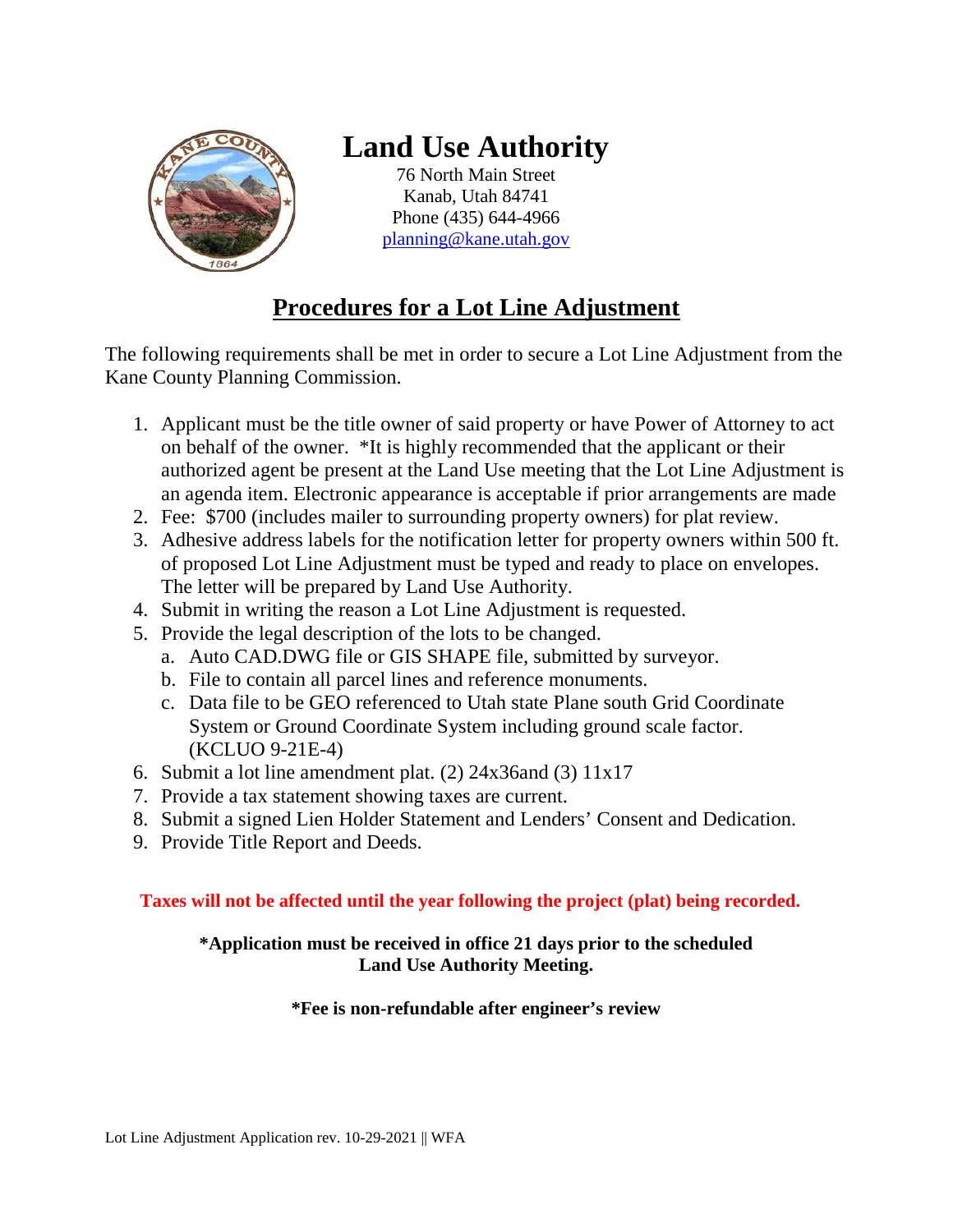### **LOT LINE ADJUSTMENT - DRAWING REQUIREMENTS**

- 1. Boundary bearing and distances data outside boundary
- 2. Lot numbers.
- 3. Curve date: radius, angle, long chord, bearings and distance, length
- 4. All streets to be named
- 5. Bearing and distances of all streets
- 6. Adjacent streets shown and dimensioned
- 7. All easements to be labeled and dimensioned. All easements to be abandoned.
- 8. All land with boundaries to be accounted for
- 9. All dimensions to be to 0.01' and 0'000'00
- 10. Name of subdivision
- 11. North arrow
- 12. Basis of bearing
- 13. Name and address of owners of record
- 14. Total acreage of new lot
- 15. Legal description of new lot
- 16. Township, range, section and quarter section
- 17. Graphic scale
- 18. Required monuments
- 19. County Surveyor's signature block
- 20. County Attorney's signature block
- 21. Land Use Authority's signature block
- 22. Signature(s) of owner(s) (notarized) block
- 23. County Recorder's recording block
- 24. Lender's signature block (or "Consent to Plat" form)
- 25. Surveyor's Certificate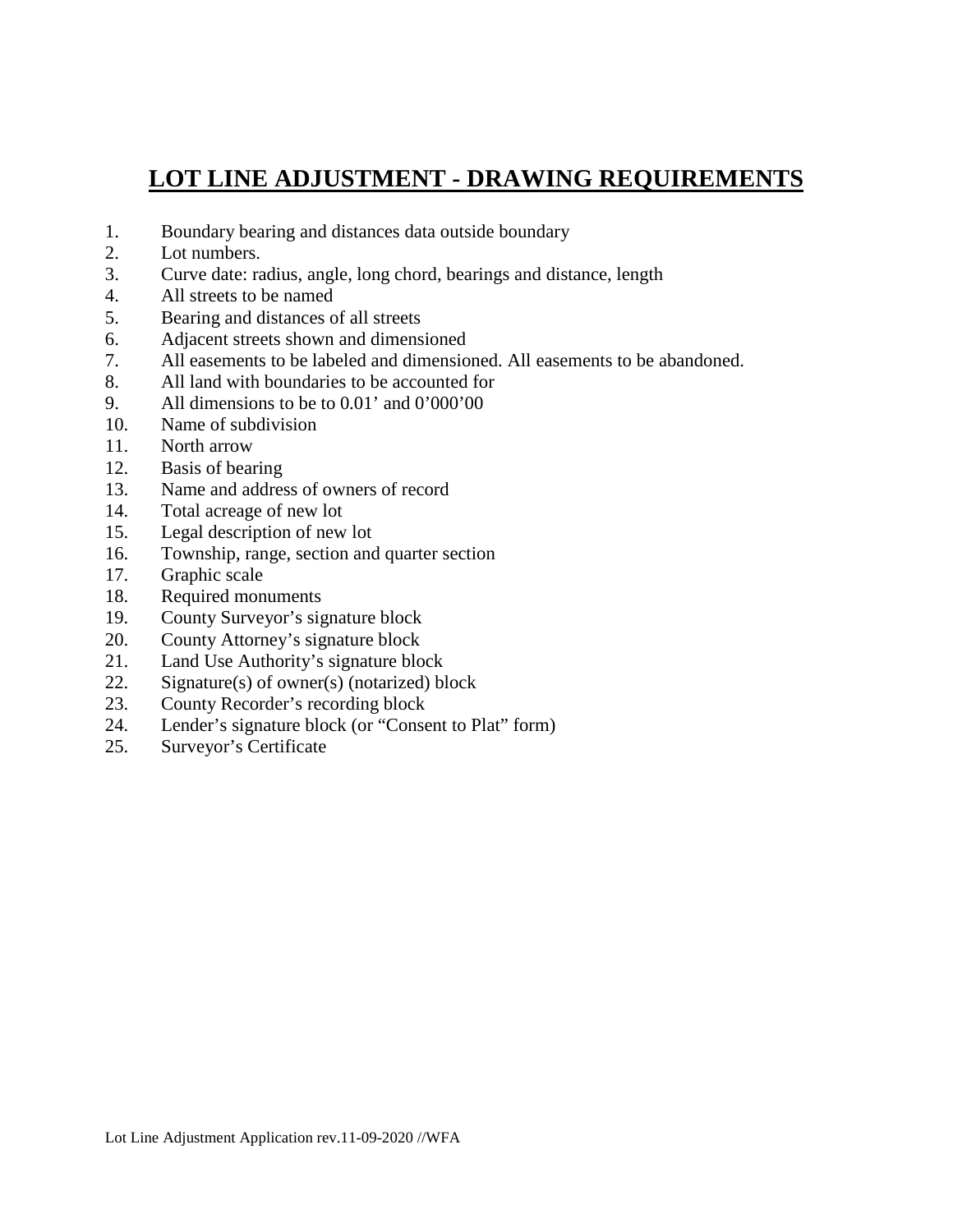

# **Land Use Authority**

76 North Main Street Kanab, Utah 84741 Phone (435) 644-4966 [planning@kane.utah.gov](mailto:planning@kane.utah.gov)

# **Application for Lot Line Adjustment Application Fee \$700.00**

| *In the event additional engineering costs are accrued by the County related to a specific                                                                          |      |                       |                              |      |      |  |  |
|---------------------------------------------------------------------------------------------------------------------------------------------------------------------|------|-----------------------|------------------------------|------|------|--|--|
| project, the project applicant will be responsible for all additional engineering fees.                                                                             |      | <b>(KCLUO 9-1-14)</b> |                              |      |      |  |  |
|                                                                                                                                                                     |      |                       |                              |      |      |  |  |
|                                                                                                                                                                     |      |                       |                              |      |      |  |  |
|                                                                                                                                                                     |      |                       |                              |      |      |  |  |
|                                                                                                                                                                     |      |                       |                              |      |      |  |  |
| Location and Legal Description of Subdivision Plat:                                                                                                                 |      |                       |                              |      |      |  |  |
|                                                                                                                                                                     |      |                       |                              |      |      |  |  |
|                                                                                                                                                                     |      |                       |                              |      |      |  |  |
|                                                                                                                                                                     |      |                       |                              |      |      |  |  |
| I (We) certify that the proposed subdivision plat will conform to the Kane County Subdivision<br>Ordinance and that no changes will be made without prior approval. |      |                       |                              |      |      |  |  |
| Signature of Owner / Trustee                                                                                                                                        | Date |                       | Signature of Owner / Trustee |      | Date |  |  |
| <i>*Incomplete applications will be returned.</i>                                                                                                                   |      |                       |                              |      |      |  |  |
| <b>Land Use Authority Action:</b>                                                                                                                                   |      | Approve               |                              | Deny |      |  |  |
| Planning Commission Chairman                                                                                                                                        |      |                       | Date                         |      |      |  |  |
| <b>Commission Approval:</b>                                                                                                                                         |      |                       |                              |      |      |  |  |

Lot Line Adjustment Application rev.11-09-2020 //WFA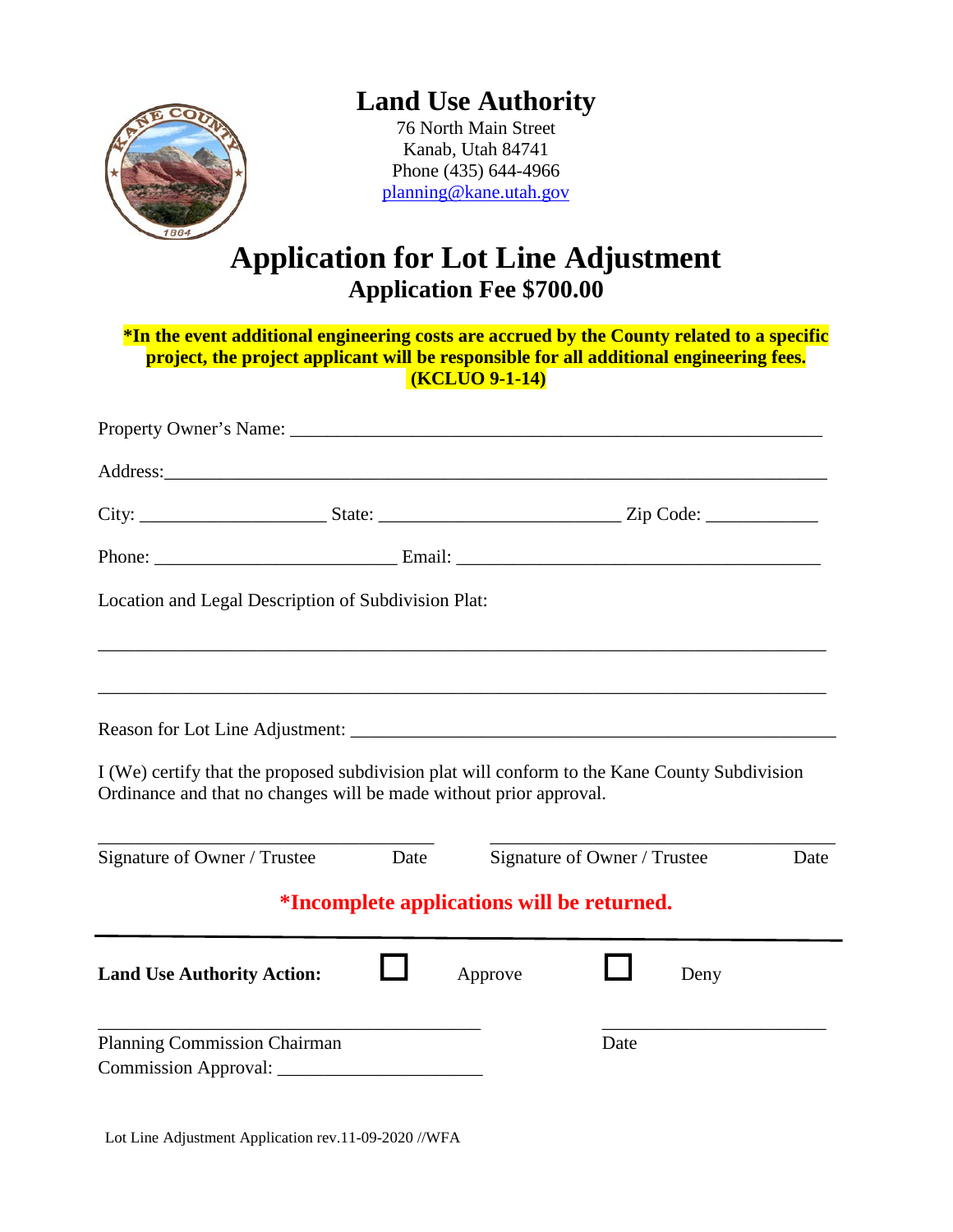### **LIEN HOLDER STATEMENT**

| Check one:                                                                             |                                                                                                                                                    |  |  |
|----------------------------------------------------------------------------------------|----------------------------------------------------------------------------------------------------------------------------------------------------|--|--|
| $\Box$ The above parcel is owned free and clear.                                       |                                                                                                                                                    |  |  |
| $\Box$                                                                                 | The above stated parcel is financed or a lien exists. *Please complete the information below<br>AND complete Lender's Consent and Dedication form. |  |  |
|                                                                                        |                                                                                                                                                    |  |  |
|                                                                                        |                                                                                                                                                    |  |  |
|                                                                                        |                                                                                                                                                    |  |  |
|                                                                                        |                                                                                                                                                    |  |  |
|                                                                                        |                                                                                                                                                    |  |  |
| I hereby declare that the information given above is true to the best of my knowledge. |                                                                                                                                                    |  |  |

\_\_\_\_\_\_\_\_\_\_\_\_\_\_\_\_\_\_\_\_\_\_\_\_\_\_\_\_\_\_\_\_\_\_ \_\_\_\_\_\_\_\_\_\_\_\_\_\_\_\_\_\_\_\_\_\_\_\_\_\_\_\_\_\_\_\_\_\_\_\_

Signature of Owner/Trustee Signature of Owner/Trustee

Lot Line Adjustment Application rev.02/05/2019 // WFA